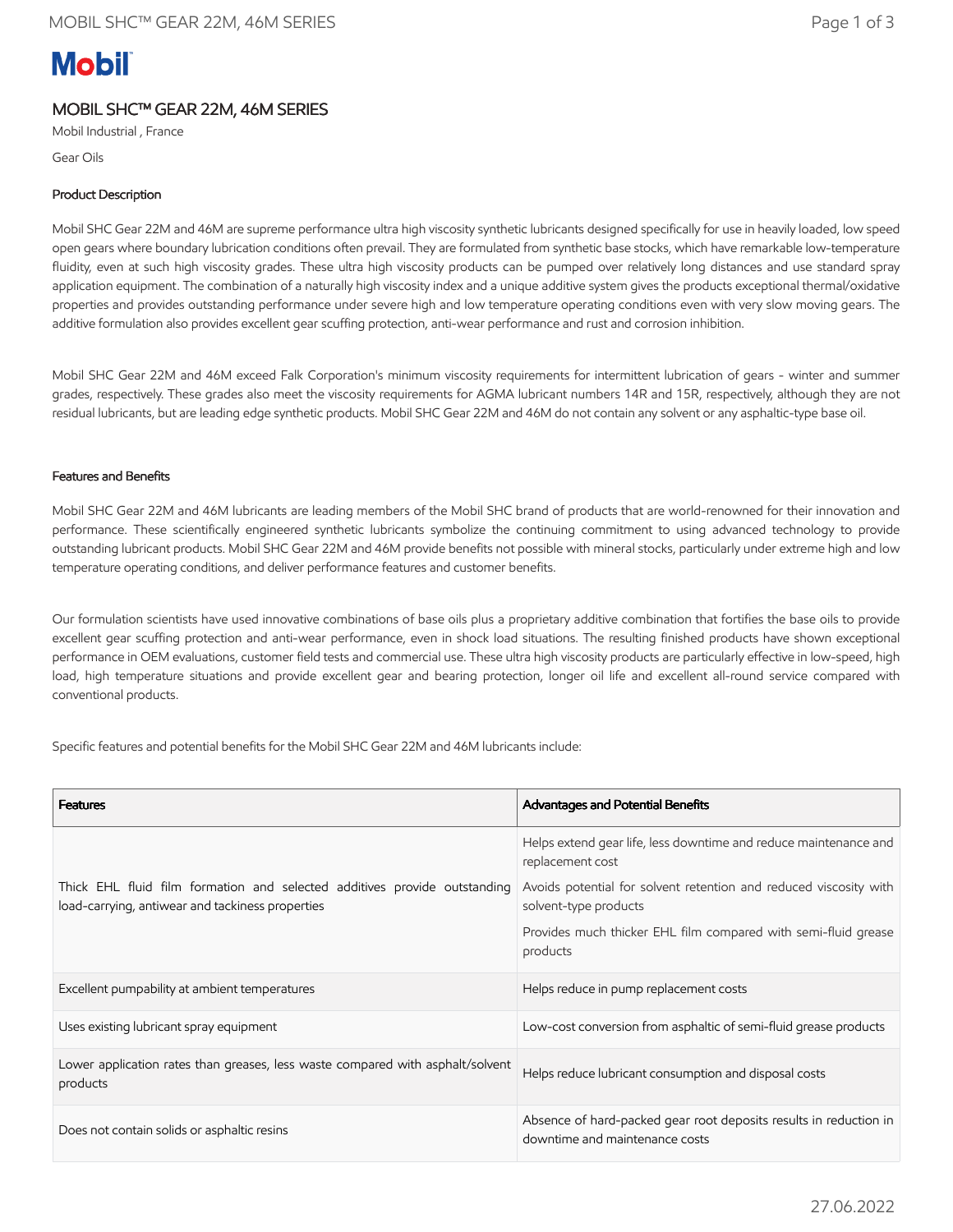## MOBIL SHC™ GEAR 22M, 46M SERIES Page 2 of 3

| <b>Features</b>       | Advantages and Potential Benefits                                             |
|-----------------------|-------------------------------------------------------------------------------|
| Light colored product | Helps avoid need for costly gear cleaning prior to inspection                 |
| Solvent-free          | Helps avoid potential safety issues related to volatile, low flash<br>solvent |

#### Applications

Application Considerations: Normally, conversion to Mobil SHC Gear 22M or 46M from asphaltic or grease products will be a simple process with no change in lubricant spray equipment. It is recommended that the gears be thoroughly cleaned to take advantage of the light color of these synthetic products. Consult your Mobil representative for further details on lubricant conversion.

Mobil SHC Gear 22M and 46M are designed specifically for use in heavily loaded, low speed open gearing which drive stationary rotating machinery. Product is typically applied by intermittent by spray nozzle systems. Specific applications include:

- Kilns and mills in metal mining, cement and limestone production and in sugar plants
- Slow speed, heavily loaded plain and rolling contact bearings

#### Properties and Specifications

| Property                                              | 22M   | 46M   |
|-------------------------------------------------------|-------|-------|
| Copper Strip Corrosion, 3 h, 100 C, Rating, ASTM D130 | 1B    | 1B    |
| Density @ 15.6 C, kg/l, ASTM D4052                    | 0.890 | 0.924 |
| Flash Point, Cleveland Open Cup, °C, ASTM D92         | 240   | 240   |
| Kinematic Viscosity @ 100 C, mm2/s, ASTM D445         | 700   | 1375  |
| Kinematic Viscosity @ 40 C, mm2/s, ASTM D445          | 22000 | 46000 |
| Pour Point, °C, ASTM D97                              | 6     | 15    |
| Viscosity Index, ASTM D2270                           | 180   | 180   |

#### Health and Safety

Health and Safety recommendations for this product can be found on the Material Safety Data Sheet (MSDS) @ [http://www.msds.exxonmobil.com/psims](http://www.msds.exxonmobil.com/psims/psims.aspx) /psims.aspx

All trademarks used herein are trademarks or registered trademarks of Exxon Mobil Corporation or one of its subsidiaries unless indicated otherwise.

10-2020 Esso Société Anonyme Française 20 rue Paul Héroult 92000 Nanterre, France

Société Anonyme au capital de 98 337 521,70 euros

RCS Nanterre 542 010 053

You can always contact our Technical Help Desk engineers on Mobil lubricants and services related questions:<https://www.mobil.fr/fr-fr/contact-us> Tel. +33 (0)1 49 67 90 00 [http://www.exxonmobil.com](http://www.exxonmobil.com/)

Typical Properties are typical of those obtained with normal production tolerance and do not constitute a specification. Variations that do not affect